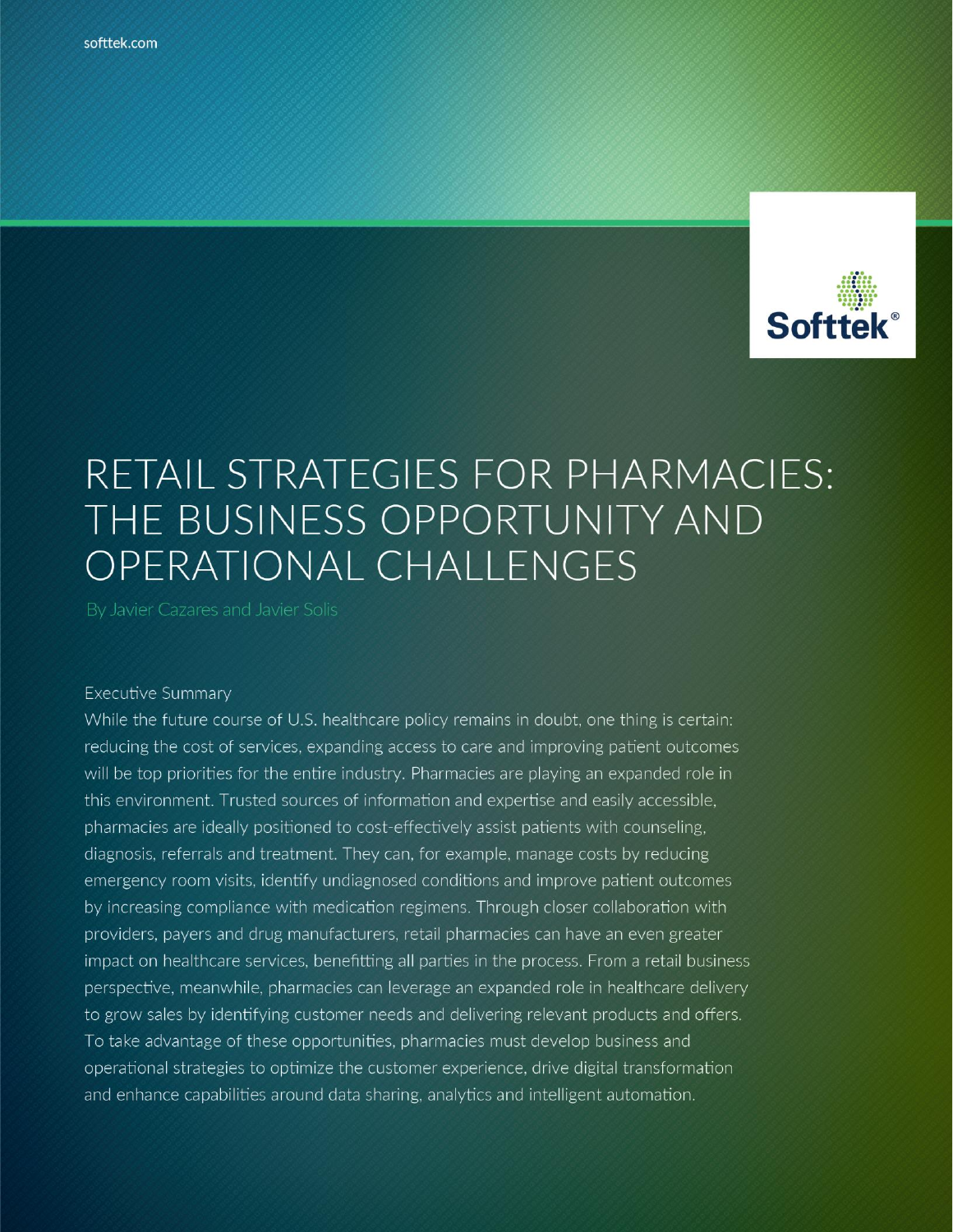

### Pharmacies and Improved Patient Outcomes

How can pharmacies create a better patient experience? By virtue of their role in the healthcare value chain, pharmacies and pharmacists are ideally positioned to diagnose conditions, provide consultations and referrals and help patients comply with courses of treatment and manage long-term conditions.

A typical pharmacy is conveniently located and can accommodate patients on a walk-in basis at no cost – a huge benefit compared to scheduling doctors' visits weeks in advance, sitting in waiting rooms and bearing responsibility for co-pays. Moreover, pharmacists are highly trained certified medical professionals, and are among the [most trusted groups in healthcare,](http://drugtopics.modernmedicine.com/drug-topics/news/why-consumers-trust-pharmacists) particularly among consumers who frequently use pharmacy services.

These attributes suggest that pharmacies can be key to increasing access to care and compliance rates for major health risks. For example, about [a third of adult diabetes sufferers are undiagnosed,](http://www.diabetes.org/diabetes-basics/statistics/) and only half of [diabetes patients take their medications as prescribed.](https://www.ncbi.nlm.nih.gov/pmc/articles/PMC4315534/) Expanding the involvement of pharmacies in both diagnosis and treatment could have a dramatic impact in addressing these and other critical needs.

#### Shared Incentives and Obstacles

Other players in the healthcare delivery system share an incentive for increased collaboration with pharmacies and pharmacists. As a result, the idea of a broader role for pharmacies in healthcare delivery is gaining traction. Insurers can benefit because pharmacists can reduce routine and unnecessary doctor visits and facilitate intervention and diagnosis, thereby lowering short- and long-term claims costs. Hospitals face financial penalties for high rates of readmissions; pharmacies have been shown to effectivley reduce [readmissions by monitoring post-discharge care](http://www.pharmacist.com/targeting-transitions-pharmacists-critical-reducing-readmissions) and improving compliance with medication and therapy regimens. And by diagnosing new patients and overseeing treatment and drug regimens, pharmacies can help pharmaceutical firms gain customers and improve the results of their products.

Obstacles to deeper integration of pharmacists into healthcare delivery include regulatory limits on the types of care pharmacists can provide, physician concerns about pharmacies as competitors for patients and embedded physician/pharmaceutical relationships. That said, [evidence suggests](https://www.strategyand.pwc.com/media/file/The_Pharmacy_Solution.pdf) that these obstacles are no match for the growing momentum favoring a more expansive role for pharmacies.

## How Can Pharmacies Take Advantage of Retail Opportunities?

An expanded role for pharmacies in healthcare delivery can have a transformational impact by reducing costs, expanding access to care and improving outcomes. Industry players are clearly recognizing the opportunity, as witnessed most dramatically by [CVS's recent purchase of Aetna](https://www.nytimes.com/2017/12/03/business/dealbook/cvs-is-said-to-agree-to-buy-aetna-reshaping-health-care-industry.html). The retail healthcare model is also drawing the interest of **Target, which has partnered with Kaiser Permanente** to open a number of clinics in Southern California offering basic primary care services.

From a business perspective, a broader role in healthcare means pharmacies can deliver a wider range of services to higher volumes of customers, provide ongoing care management and gain previously undiagnosed new customers.

Beyond healthcare-related services specifically, pharmacies have an opportunity to expand their retail presence. At a basic level, it's a numbers game – more people visiting a pharmacy for medications, consultations or diagnoses means more potential buyers of other products and a chance to leverage the physical space of the retail establishment.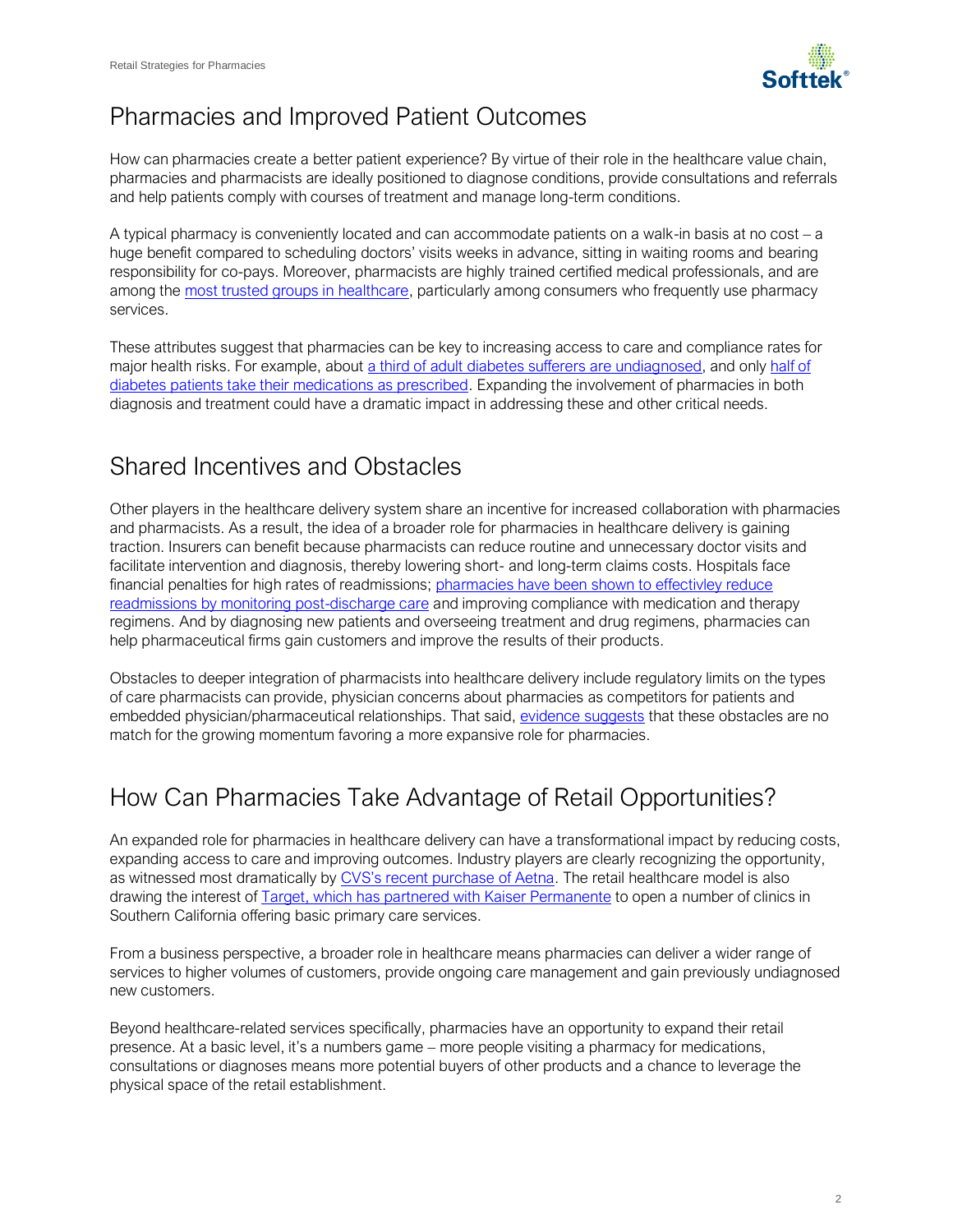

## Delivering a Unique Experience

Perhaps more importantly, pharmacies can – like their counterparts in other retail sectors such as apparel, electronics and housewares – deploy digital and automation technologies to create a unique customer experience. By enabling seamless and secure data sharing, coupled with data analytics for customer insight, these technologies can allow pharmacies to deliver product offers and promotions tailored to individual needs and preferences.

Consider these potential scenarios:

- Bill comes to a pharmacy for a flu shot. While administering the vaccination, pharmacy staff note that Bill is six months overdue for an annual physical, and is three months late in renewing his prescription for blood pressure medication. As a trusted medical resource, the pharmacist encourages Bill to follow up with his provider.
- Mary is training for a marathon and the mileage tracked by her fit bit -- which is tied to her pharmacy app – is off the charts. She receives a text with tips on avoiding knee injury, a link to an article on marathon training plans and a pharmacy coupon for a discounted box of energy gel packets.
- John is picking up his cholesterol medication at his pharmacy, and receives a text describing the benefits of oatmeal and reminding him that fish oil supplements are on sale in aisle 8.

### Operational Challenges

For CIOs and IT and operational teams tasked with supporting pharmacy business strategies around both healthcare and retail, the opportunities are accompanied by some inherent and daunting challenges. From both the healthcare and retail perspective, a fundamental underlying issue is the stubborn persistence of discrete and disconnected islands of data, disparate systems and incompatible platforms that can't seamlessly share information.

Within healthcare, providers struggle to aggregate and share patient care data across the service delivery chain comprising primary care doctors, specialists and hospitals. Then, of course, there's the issue of providers sharing data with payers, as well as with pharmaceutical firms and, increasingly, pharmacies. A specific challenge here is point of care analytics – improving providers' ability to easily access a patient's complete medical history when care is delivered is considered critical to achieving better outcomes and ensuring adherence to medical regimens.

All parties in the healthcare continuum also face the formidable task of modernizing and standardizing entrenched legacy systems, fragmented processes and incompatible platforms. Further complicating matters – the conflicting imperatives of open integration between multiple entities on the one hand, and rigorous privacy and security requirements on the other.

The retail side is similarly characterized by disparate silos of data and lack of integration, in this instance between inventory, customer and Point of Sale (POS) systems. In a fiercely competitive climate, retailers must define the right mix of online, [smart store](http://en.softtek.co/smart-store?__hstc=217137353.5fe6f2d510690370be43a9dd7a0c563e.1486048285010.1510248121140.1510333788346.284&__hssc=217137353.2.1510333788346&__hsfp=2230305093) and traditional brick-and-mortar commerce, and then align their operational strategies to that mix. Gleaning nuggets of insight from mountains of customer data is becoming increasingly imperative. Leveraging those insights to steer customers to exactly what they want, precisely when they want it, requires perfect timing and walking a fine line between proactive outreach and intrusiveness.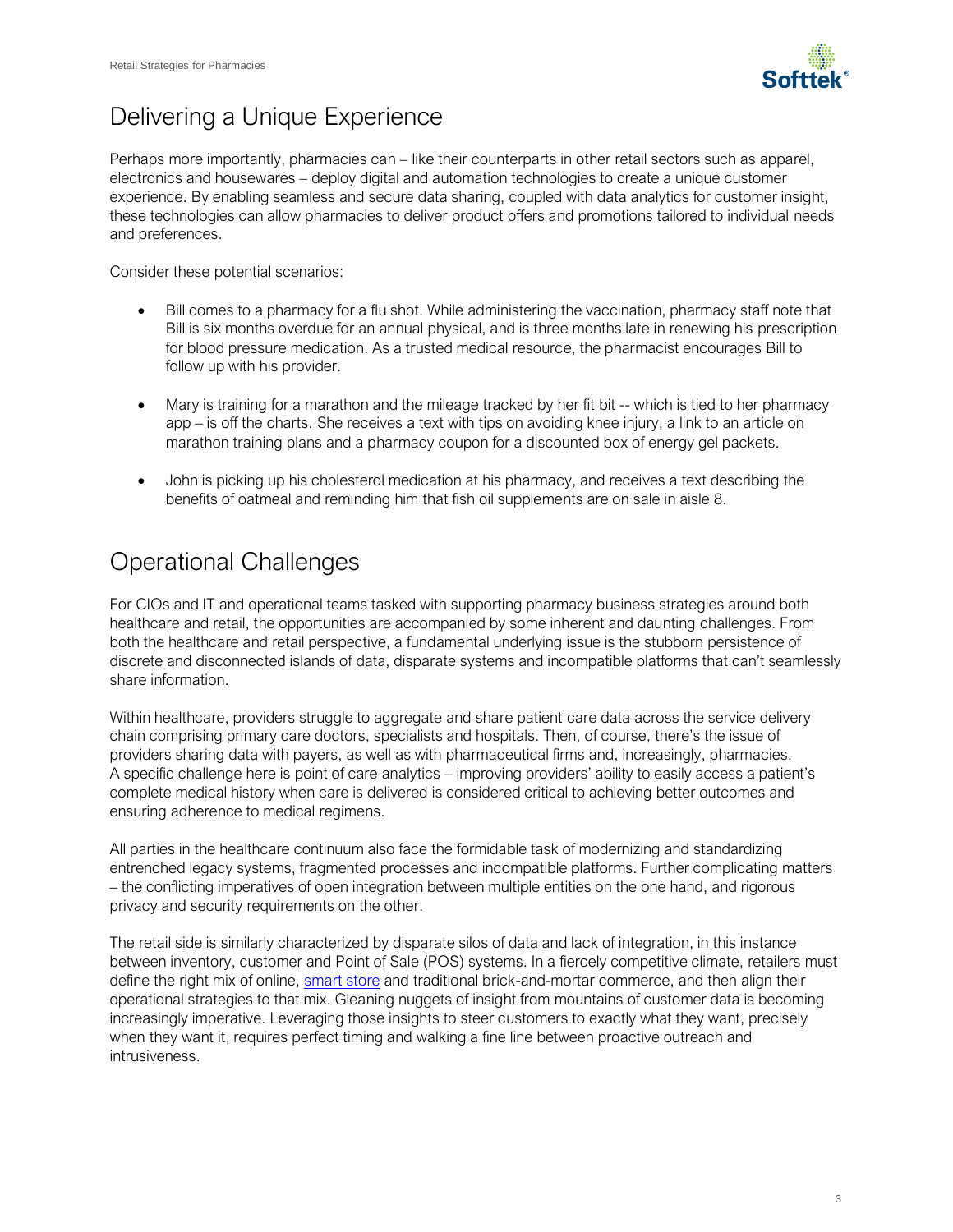

Pharmacies, meanwhile, must become more closely integrated into the healthcare delivery value chain, as well as enhance their data analytics and customer experience capabilities in retail. As such, they face the *additional* challenge of developing a model of cross-industry integration between healthcare and retail.

# Digital Strategies

To address these myriad challenges, pharmacies – and retail businesses offering pharmacy services – are pursuing multi-faceted digital strategies aimed at delivering data integration and analytics, platform standardization, process optimization and a positive consumer experience. The digital strategy must address both underlying operations and infrastructure to integrate or replace legacy systems, as well as enhance capabilities around front-end, customer-facing applications. Put differently, simply optimizing the efficiency of back office IT operations is not enough – nor is investing in whiz-bang innovations without an underlying foundation that supports the full range of capabilities.

Given the breadth and depth of challenges involved, prioritization is key. For example, what comes first? Digitizing the customer experience? Or the workflow of healthcare delivery? Both are essential. And since the customer experience and the back office are ultimately interrelated, stalling on either front is not an option. In an environment where progress on multiple tracks is imperative, and where myriad options are available, a [Minimal Viable Product \(MVP\) methodology](https://en.softtek.co/hubfs/insights/softtek-white_paper-3_keys_iot.pdf) can help organizations achieve gains, as well as fail fast to discard sub-optimal solutions.

[Automation and cognitive technologies](http://en.softtek.co/bpa?__hstc=217137353.5fe6f2d510690370be43a9dd7a0c563e.1486048285010.1508863388349.1508959365306.268&__hssc=217137353.3.1508959365306&__hsfp=2321801947) have a central role to play, both in enhancing operational efficiency and in enabling data analytics and customer insight. Robotic Process Automation (RPA) can drive significant cost savings and productivity improvements, and ease the transition away from legacy environments with minimal disruption. By applying pattern recognition and machine learning capabilities, cognitive applications can help retailers develop customer profiles by connecting the dots between seemingly random data sets, as well as continually analyze campaigns and promotions around a variety of variables.

## The Retail Opportunity

Retail strategies for pharmacies must address competitive pressure on a number of fronts, perhaps most [ominously from Amazon.](https://www.marketwatch.com/story/is-amazon-getting-into-the-pharmacy-business-this-is-what-you-need-to-know-2017-10-09) As momentum builds for pharmacies to take on a broader role in healthcare delivery, industry players are responding aggressively to seize the opportunity.

While the market is focused on how pharmacies can impact healthcare service delivery, neglecting the retail side of the equation would be a mistake. As an increasingly integral element in the healthcare continuum, pharmacies have a unique opportunity to not only improve health outcomes, but to enhance the shopping experience and carve out a niche in the hyper-competitive retail space. Whatever path they pursue, pharmacies require a solid foundation to support business and IT operations and enable seamless customer engagement.